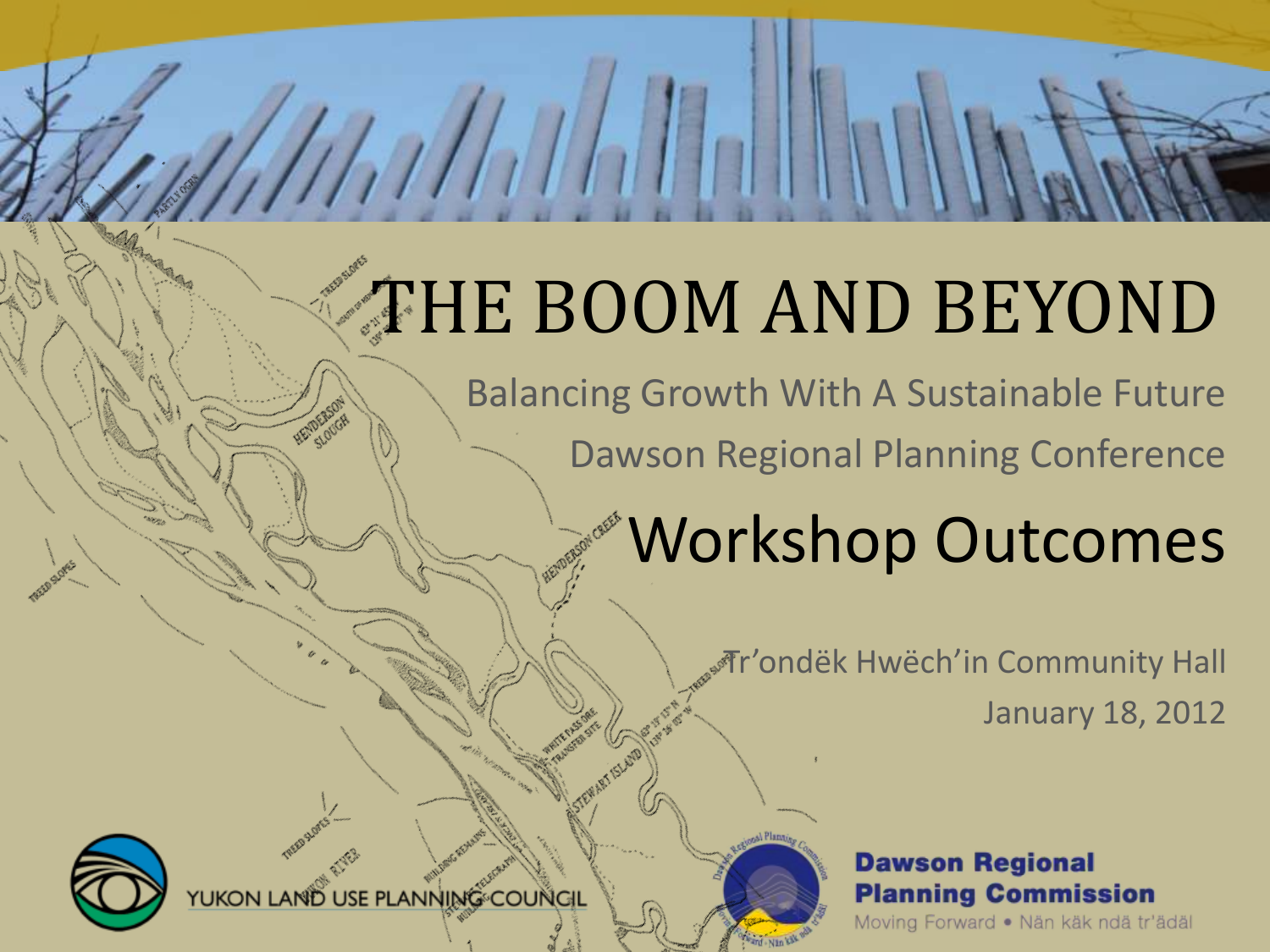**Norkshop How Much is Too Much?** ROOM AND BEYOND Balancing Growth with a Sustainable Future anuary 18 & wson City, Yukon

This workshop examined the challenges commissions face at the options scenario stage, where they must choose between potential future states for the region and develop a draft plan.

Modeling, cumulative effects assessment and land designation ratios are potential tools for creating and expressing the "workable" balance that appears in the draft plan.





#### **Dawson Regional Planning Commission**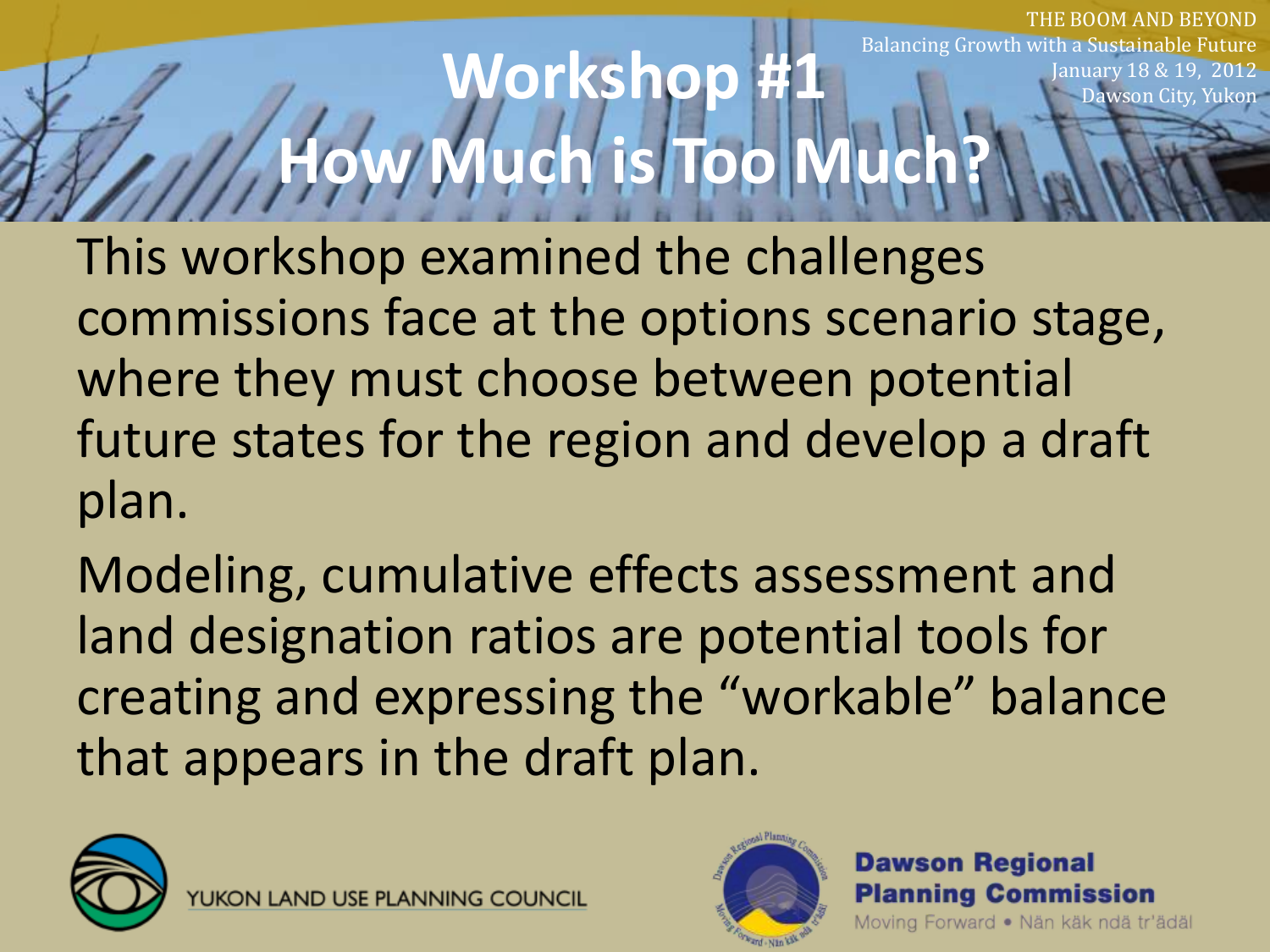### **Workshop #1 Group 1 Key Messages**

Engagement with the Approval Bodies

Use several indicators and planning tools during planning process that fit the Yukon landscape/context

Collect foundational resource assessment info

and issues and interests at the start of the

planning process

Allow for evolution and iterative development of a plan that is proactive





**Dawson Regional Planning Commission** Moving Forward · Nän käk ndä tr'ädäl

THE BOOM AND BEYOND

awson City, Yukon

anuary 18 & 19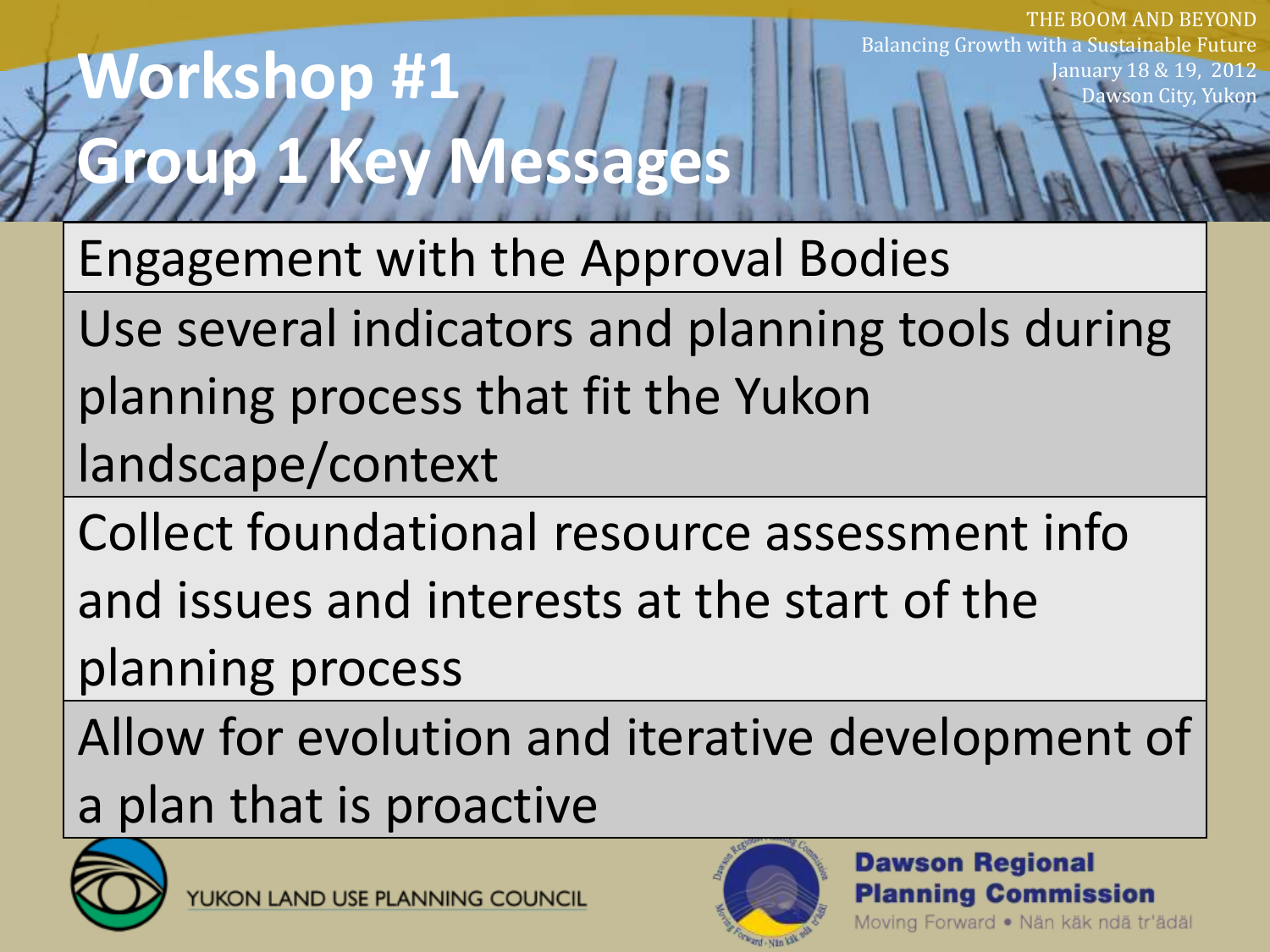### **Workshop #1 Group 2 Key Messages**

Ask the right people for info/input, ask the right questions

Be explicit and transparent about values, tools, and implications of decisions

Clearly define spatial and temporal parameters for scenarios

Accept that trade-offs will be required – find compromise and common interests





**Dawson Regional Planning Commission** Moving Forward · Nän käk ndä tr'ädäl

THE BOOM AND BEYOND

Dawson City, Yukon

anuary 18 & 19.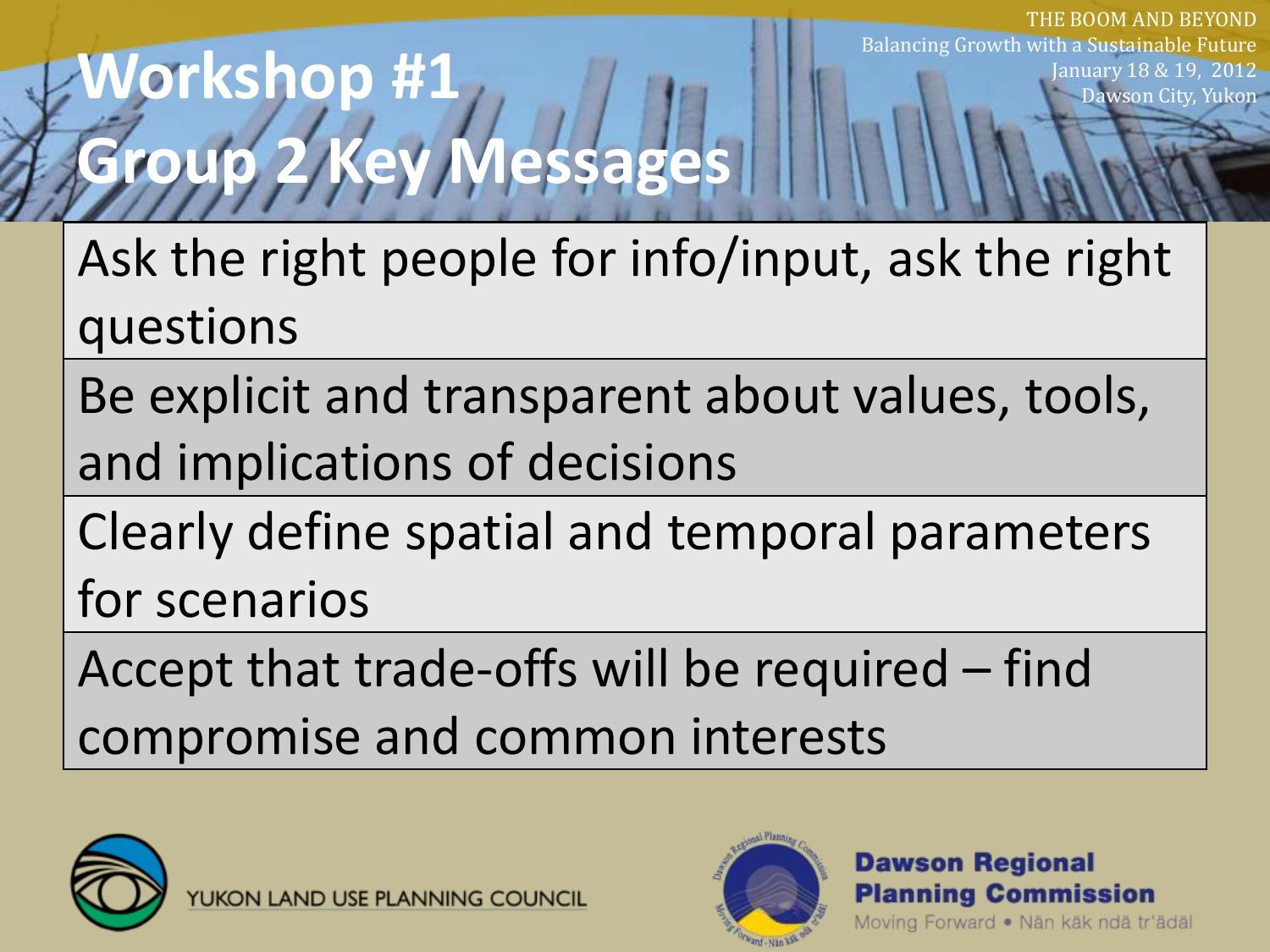## **Workshop #1 Group 3 Key Messages**

Flexibility if new minerals found

Need guidance but must be simple

Measurable indicators needed



UKON LAND USE PLANNING COUNCIL



Balancing Growth with a Sustainable Future January 18 & 19, 2012 Dawson City, Yukon

THE BOOM AND BEYOND

**Dawson Regional Planning Commission**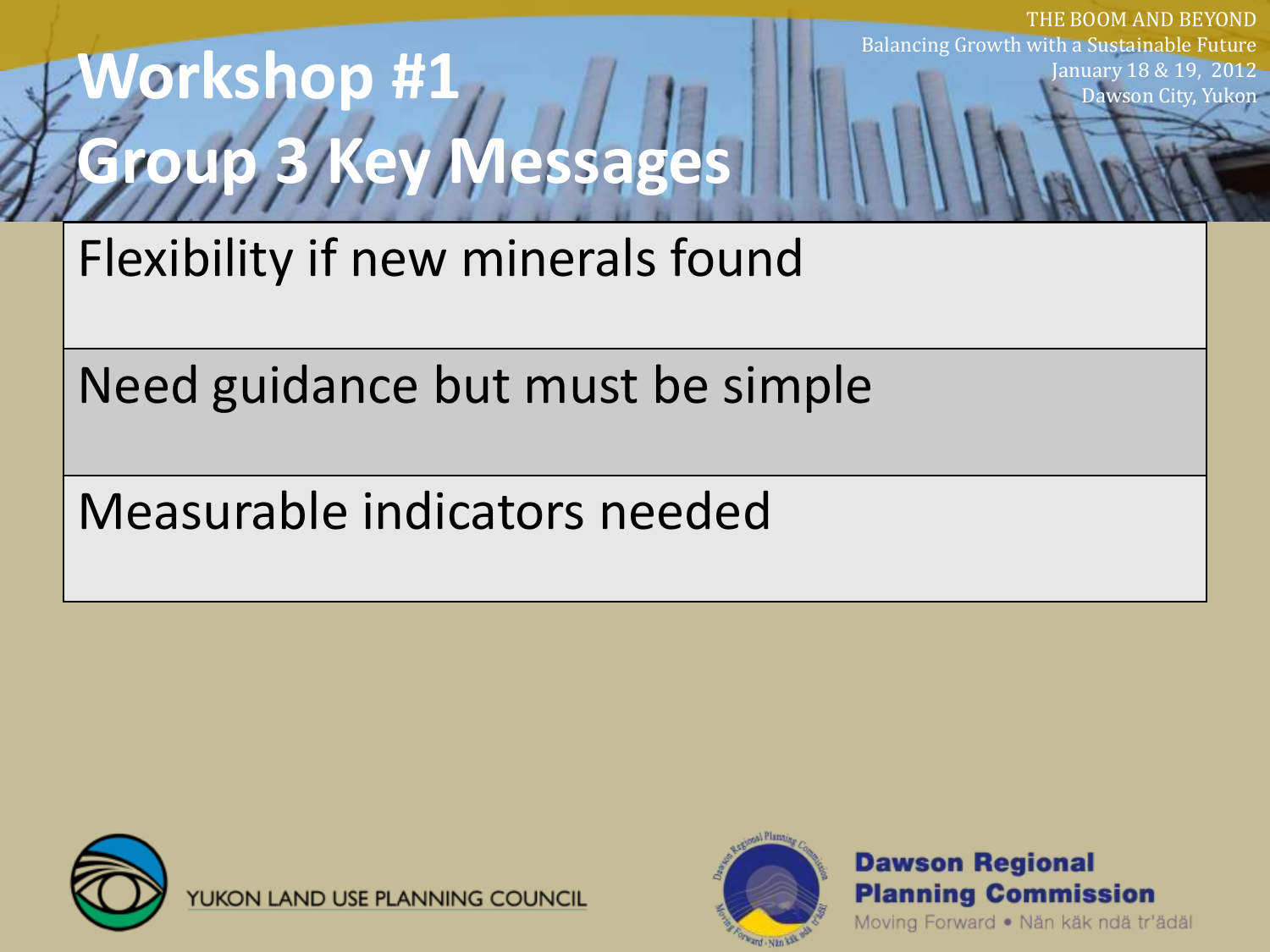### **Workshop #1 Group 4 Key Messages**

Iterative decision making needed

Recognize uncertainty about the future

Live within limits

Recognize when you are making irrevocable changes (think hard about the consequences)



N LAND USE PLANNING COUNCIL



**Dawson Regional Planning Commission** 

Moving Forward · Nän käk ndä tr'ädäl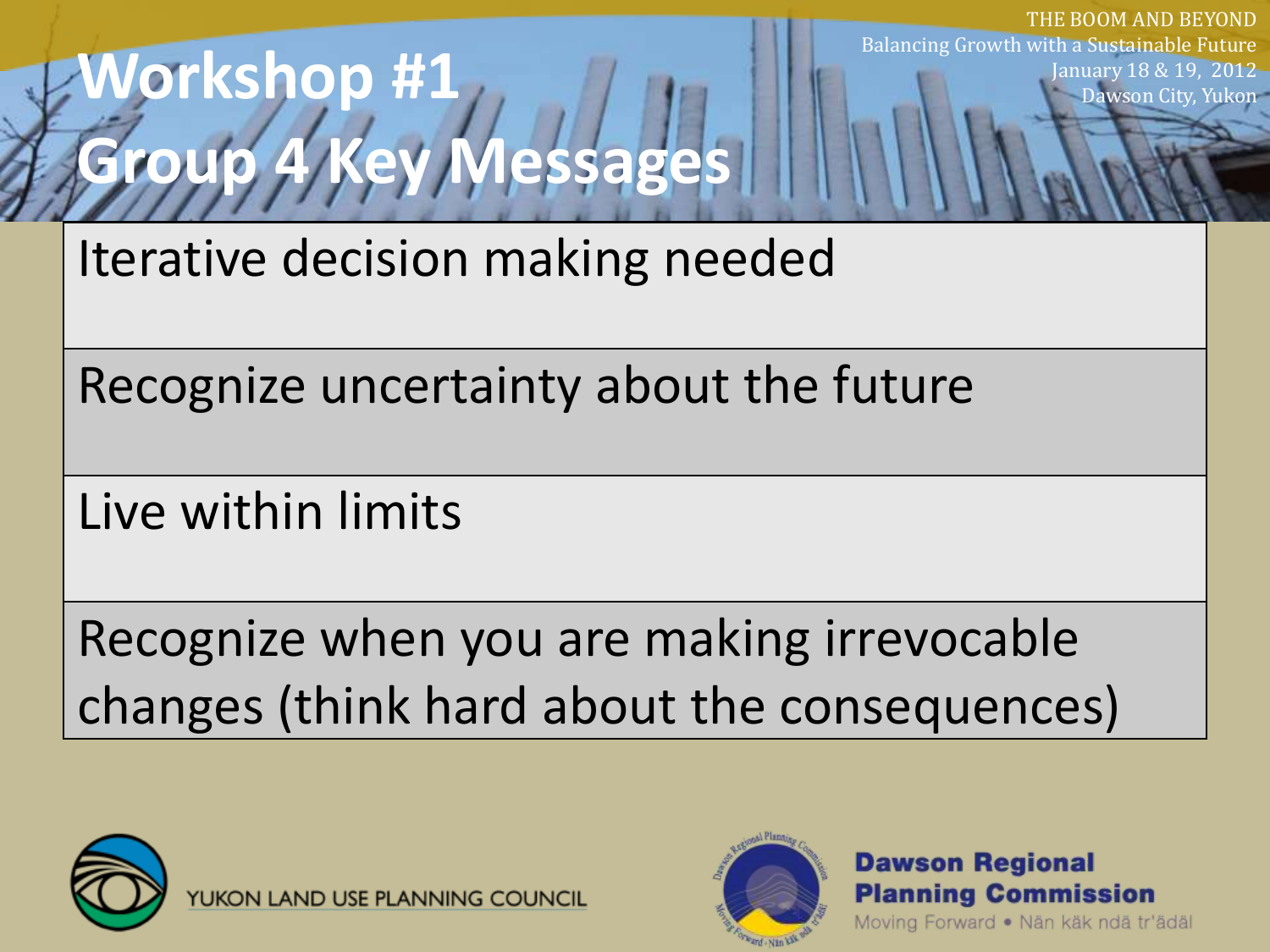## **Workshop #1 Group 5 Key Messages**

Transparent process

Flexibility in time and space

Incorporate thresholds

Sustainability rather than trade-offs



**UKON LAND USE PLANNING COUNCIL** 



**Dawson Regional Planning Commission** 

Moving Forward · Nän käk ndä tr'ädäl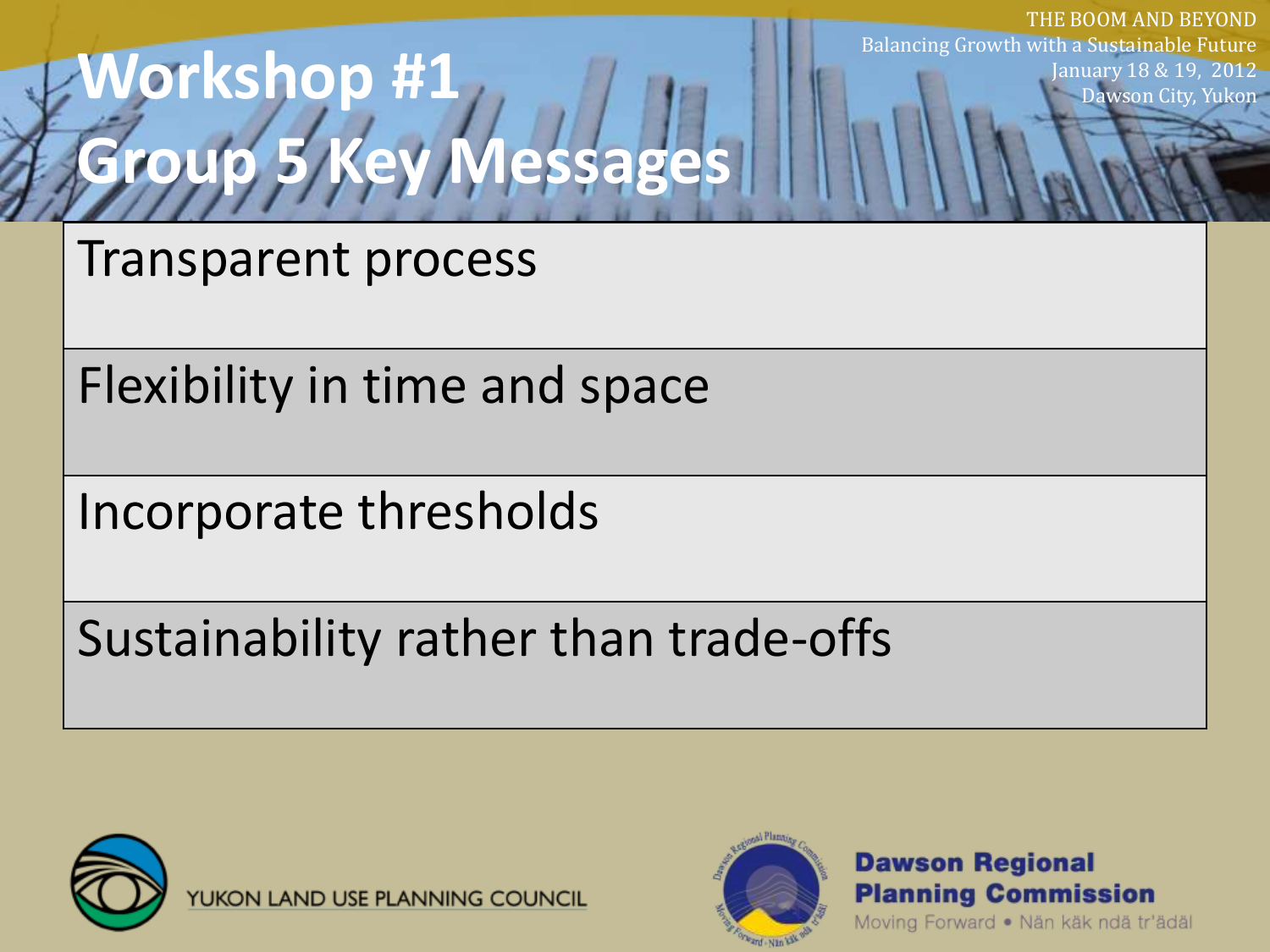### **Workshop #1 General Outcomes**

Iterative process with key groups

Transparency of process

### Recognize that there will be trade-offs



UKON LAND USE PLANNING COUNCIL



**Dawson Regional Planning Commission** 

Moving Forward · Nän käk ndä tr'ädäl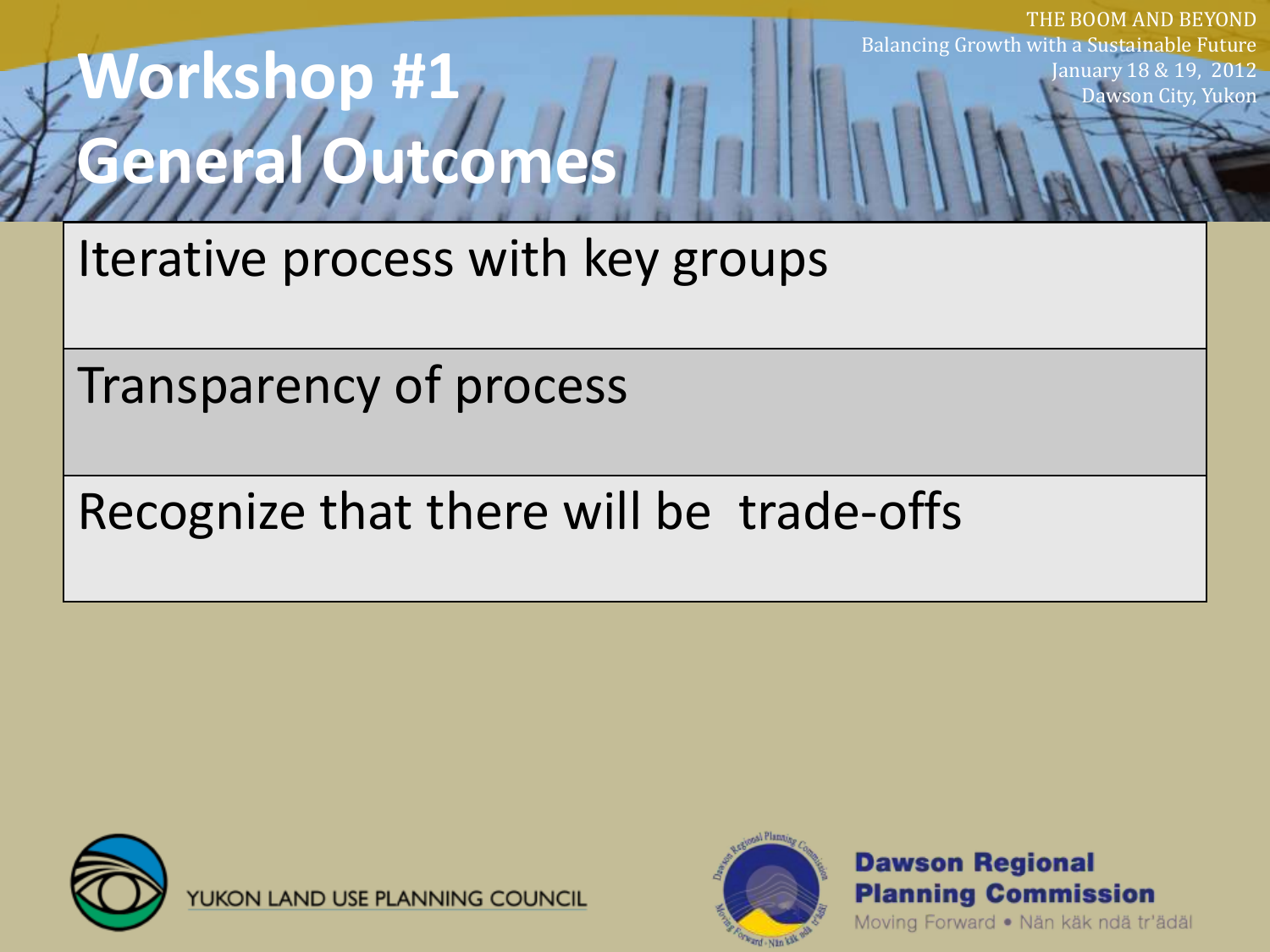#### **Morkshop How Much is Enou** ROOM AND REYOND Balancing Growth with a Sustainable Future anuary 18 & Dawson City, Yukon

This workshop examined the challenges commissions face as they develop a framework for the protection of areas of significant ecological and cultural values.

Participants considered the consequences of the conservation assessment work of a commission, and its relationship with the cumulative effects management strategies of the workshop #1.





#### **Dawson Regional Planning Commission**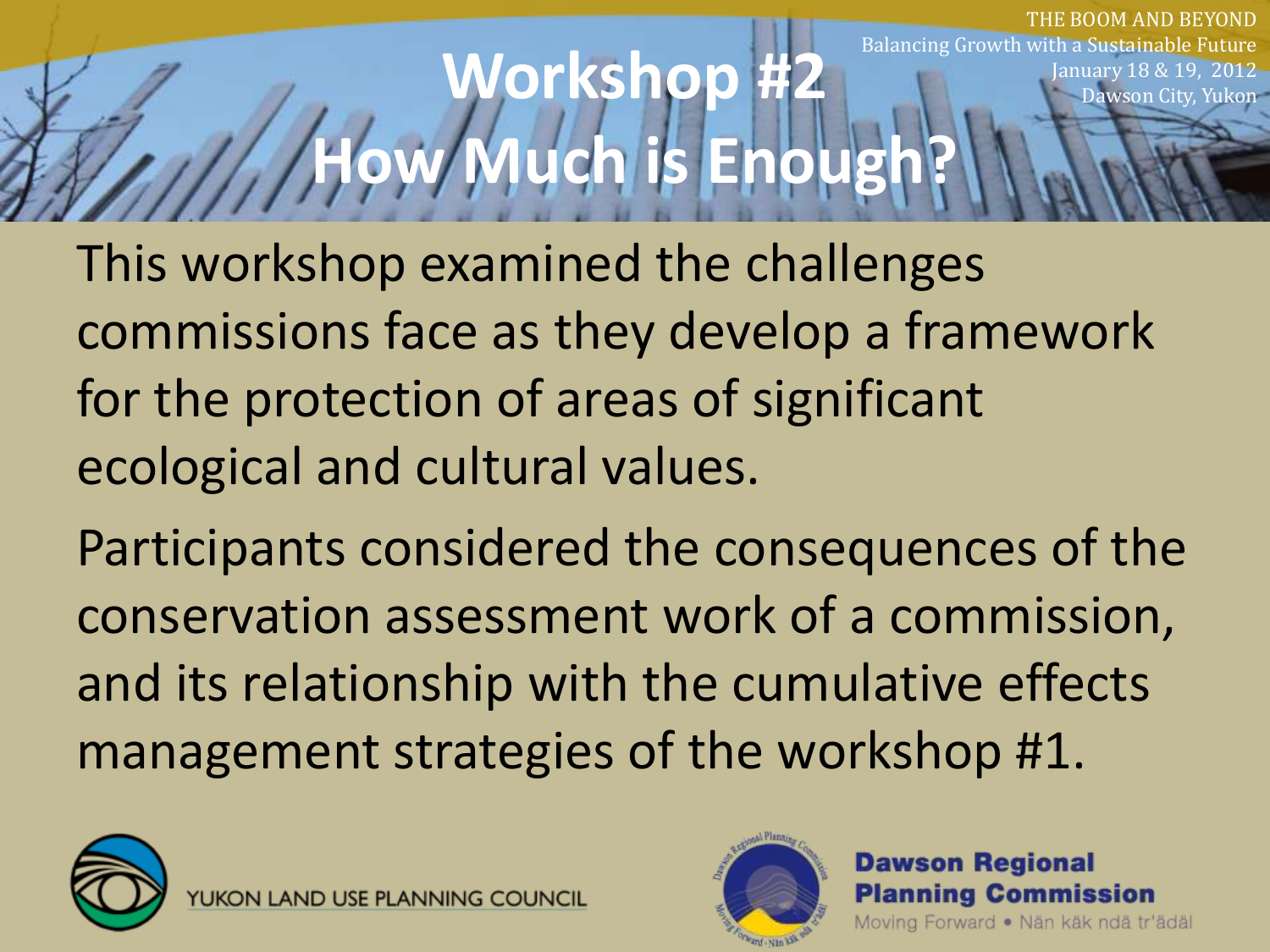### **Workshop #2 Group 1 Key Messages**

Need a tool or model that integrates and synthesizes but must be understandable to the public

Consensus Model – find areas of agreement

CE approaches can address some conflicts but not all

Broad but relevant information gathering is key: local/traditional knowledge





#### **Dawson Regional Planning Commission**

Moving Forward · Nän käk ndä tr'ädäl

THE BOOM AND BEYOND

January 18 & 19, 2012 Dawson City, Yukon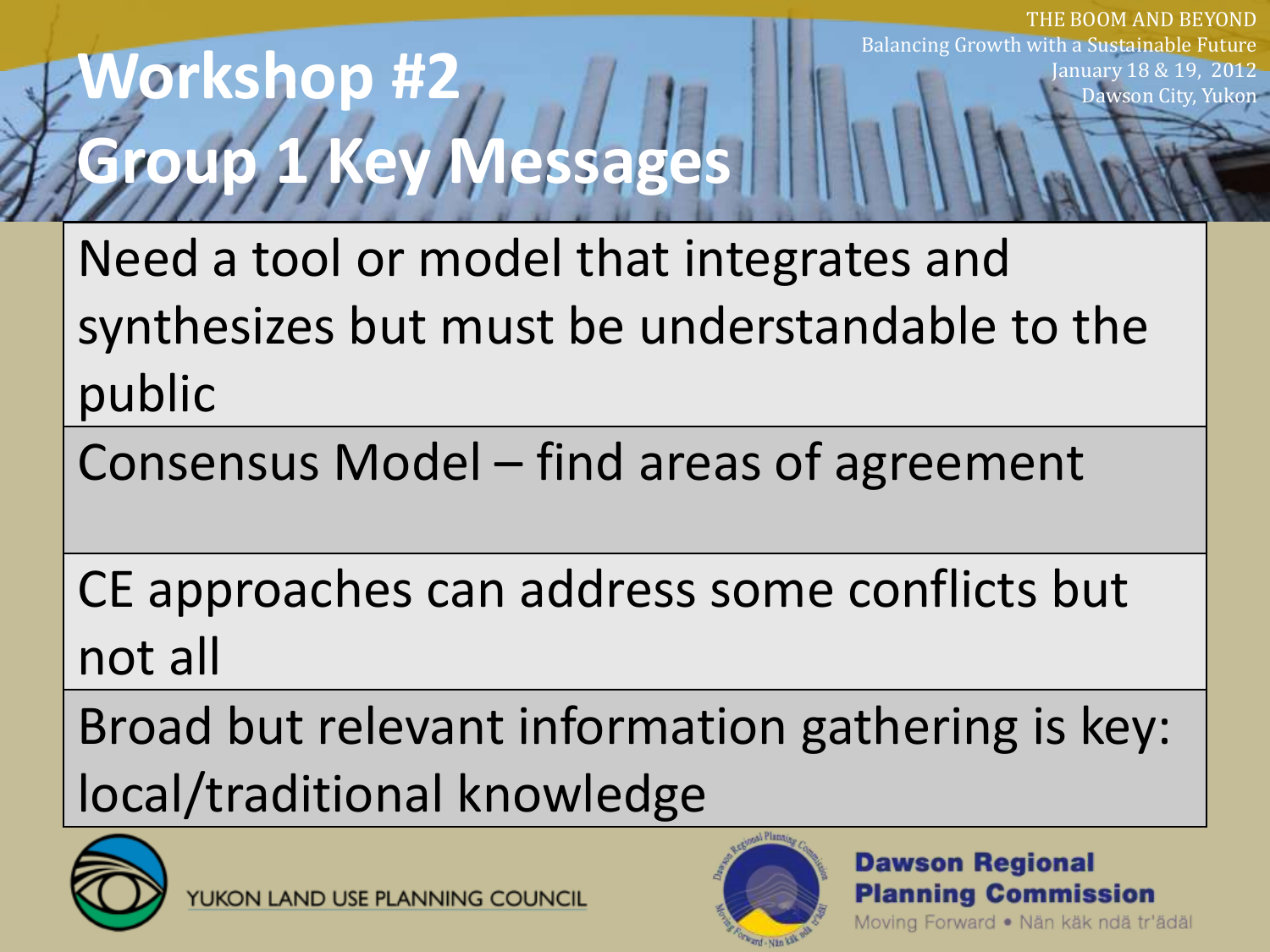### **Workshop #2 Group 2 Key Messages**

Recognize all resource potential: mineral, forest, heritage

Need to incorporate local/traditional knowledge

Practical, efficient, implementable understandable management regime



**UKON LAND USE PLANNING COUNCIL** 



**Dawson Regional Planning Commission** 

Moving Forward · Nän käk ndä tr'ädäl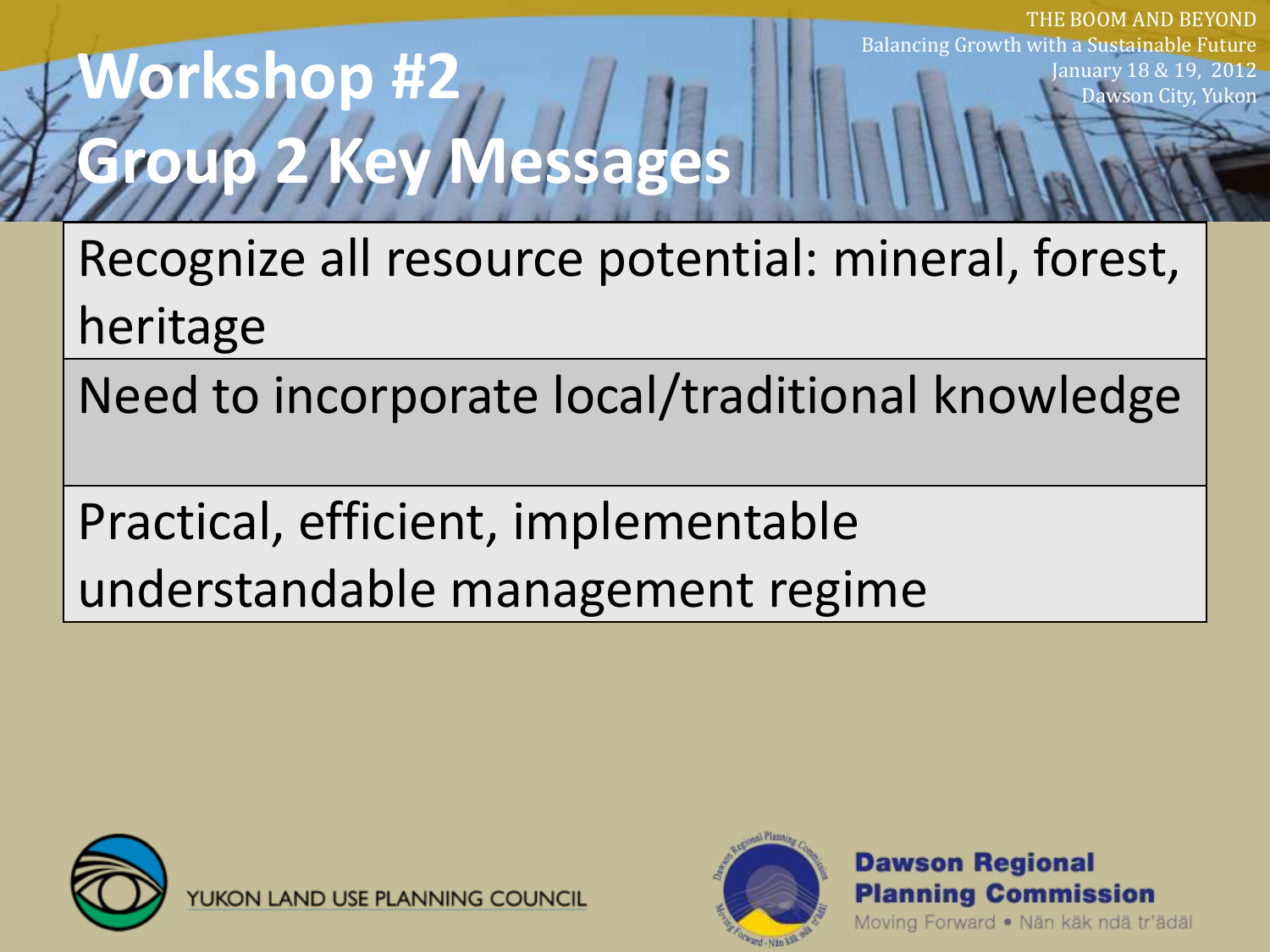### **Workshop #2 Group 3 Key Messages**

Recognize selectiveness in data interpretation

Better communication between current land users

Cost benefit analysis and risk assessment for full cost accounting

Full cost accounting required



UKON LAND USE PLANNING COUNCIL



**Dawson Regional Planning Commission** 

Moving Forward · Nän käk ndä tr'ädäl

THE BOOM AND BEYOND

January 18 & 19, 2012 Dawson City, Yukon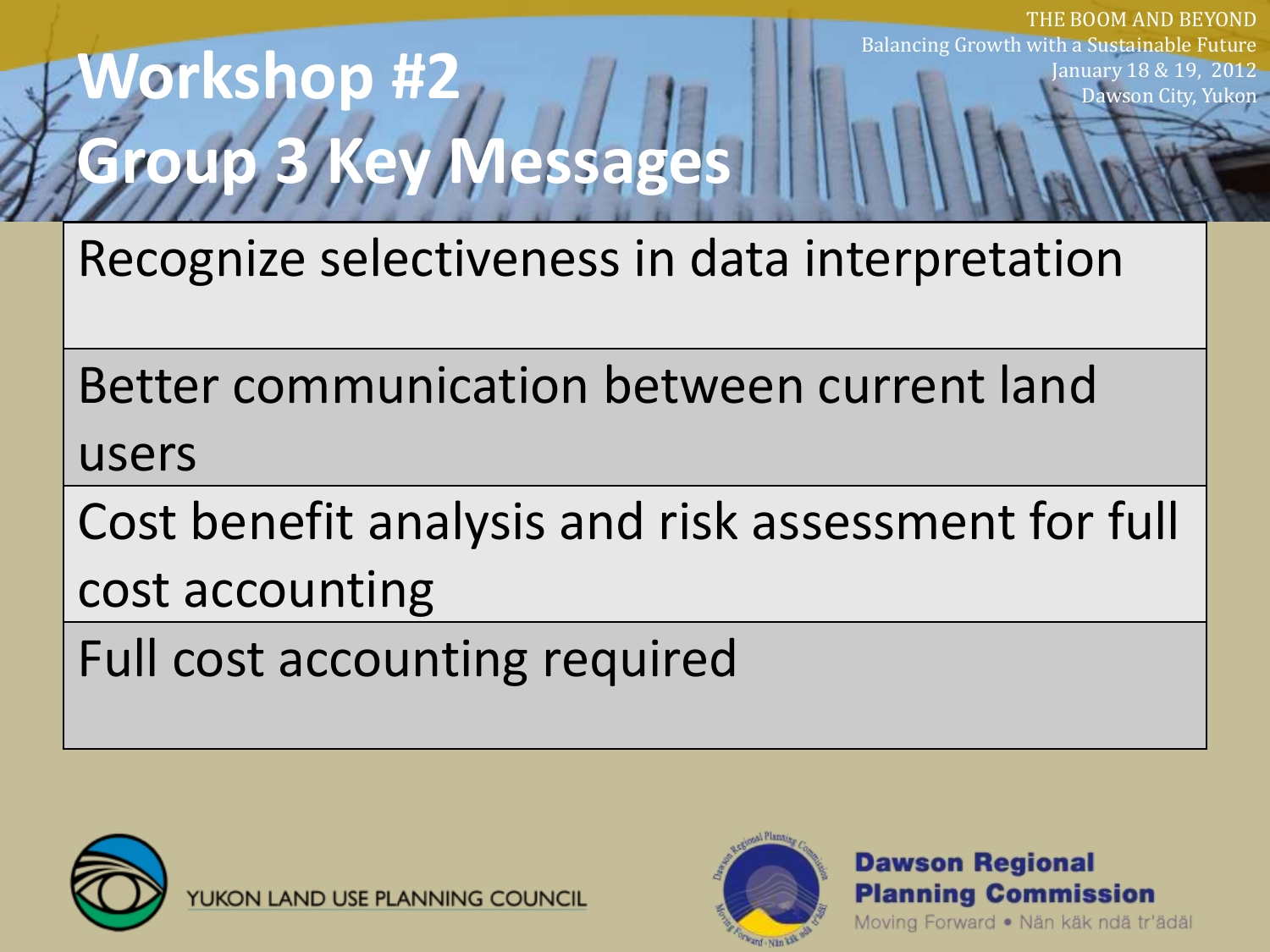### **Workshop #2 Group 4 Key Messages**

Lack of "pan-regional" integration in regional planning processes

Need baseline and historic data to monitor so

"the truth" is known

Economic self-sufficiency is desirable and not be traded off

Cumulative effects needs to be more comprehensive

N LAND USE PLANNING COUNCIL



**Dawson Regional Planning Commission** 

Moving Forward · Nän käk ndä tr'ädäl

THE BOOM AND BEYOND

January 18 & 19, 2012 Dawson City, Yukon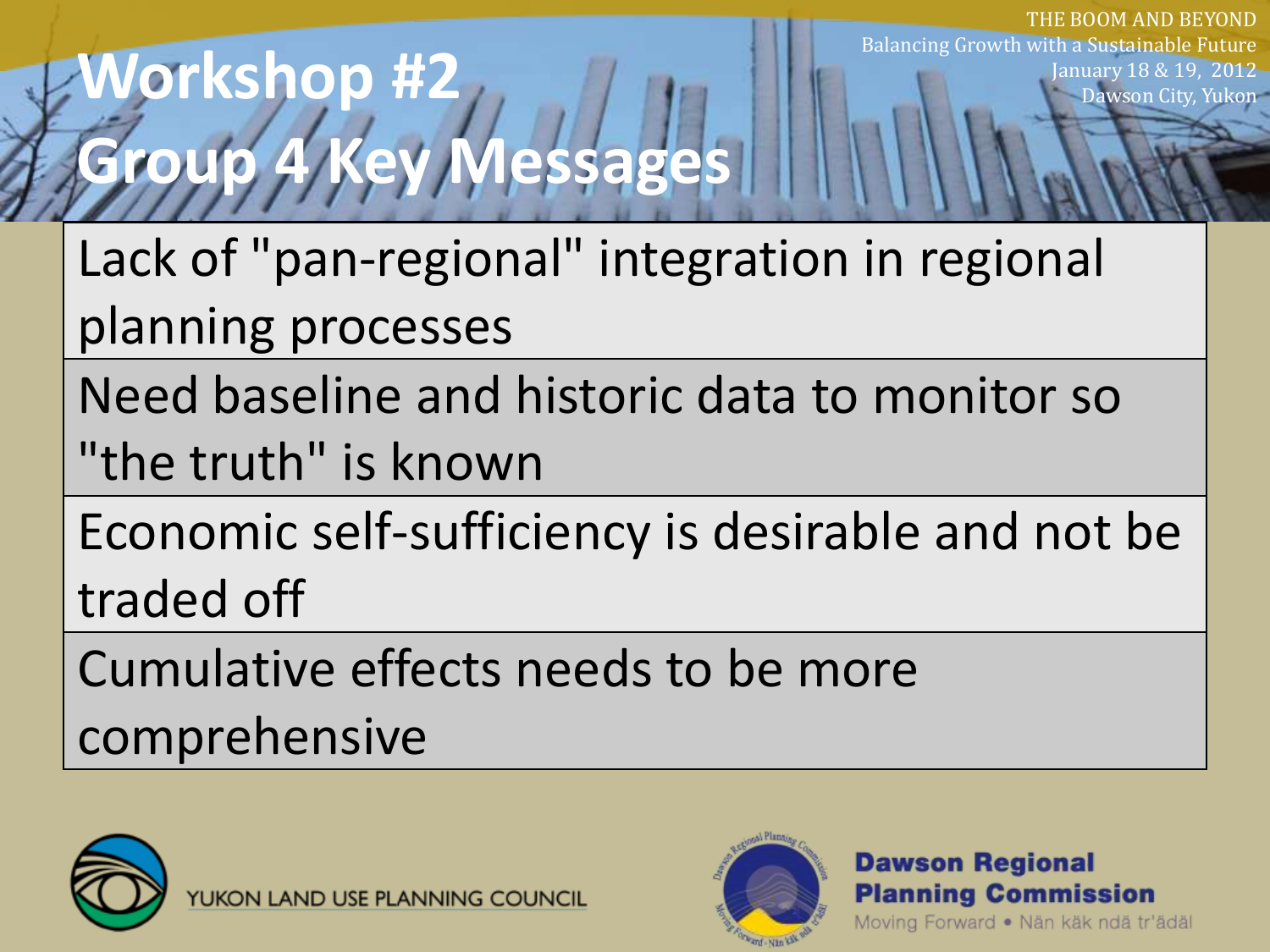# **Group 5 Key Messages**

**Workshop #2**

Ground truthing Ecoregions important

Economic and cultural assessment needs same level of research/attention as conservation Plans need to identify "core" values and build them into plan

Plan should use Adaptive Management Strategy



**LAND USE PLANN** 



**Dawson Regional Planning Commission** Moving Forward · Nän käk ndä tr'ädäl

THE BOOM AND BEYOND

January 18 & 19, 2012 Dawson City, Yukon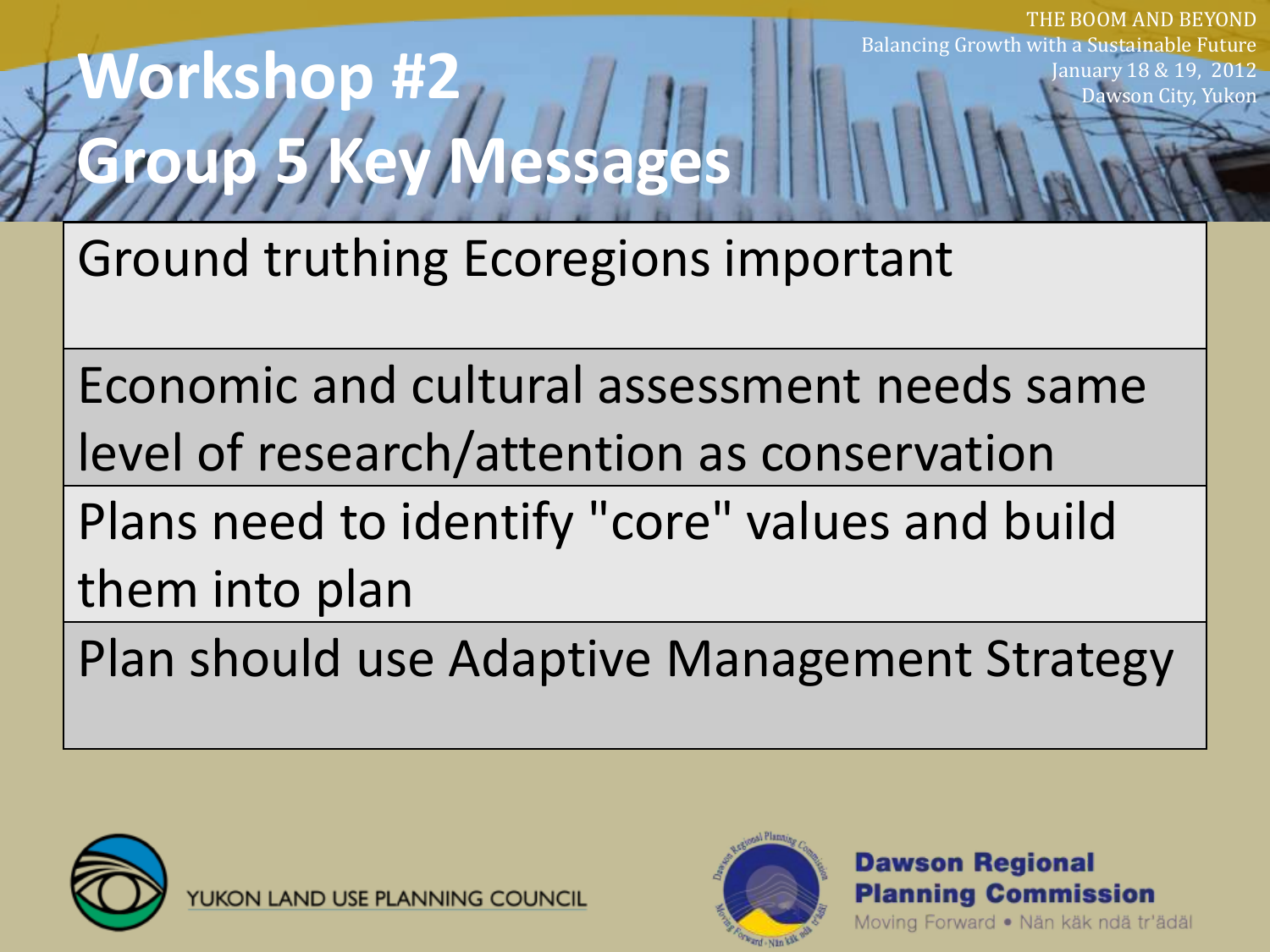### **Workshop #2 General Outcomes**

Conservation assessment needs matching economic potential assessment

Use local/traditional knowledge when doing assessment work

Information sources should to be comprehensive



**UKON LAND USE PLANNING COUNCIL** 



**Dawson Regional Planning Commission** 

Moving Forward · Nän käk ndä tr'ädäl

THE BOOM AND BEYOND

January 18 & 19, 2012 Dawson City, Yukon